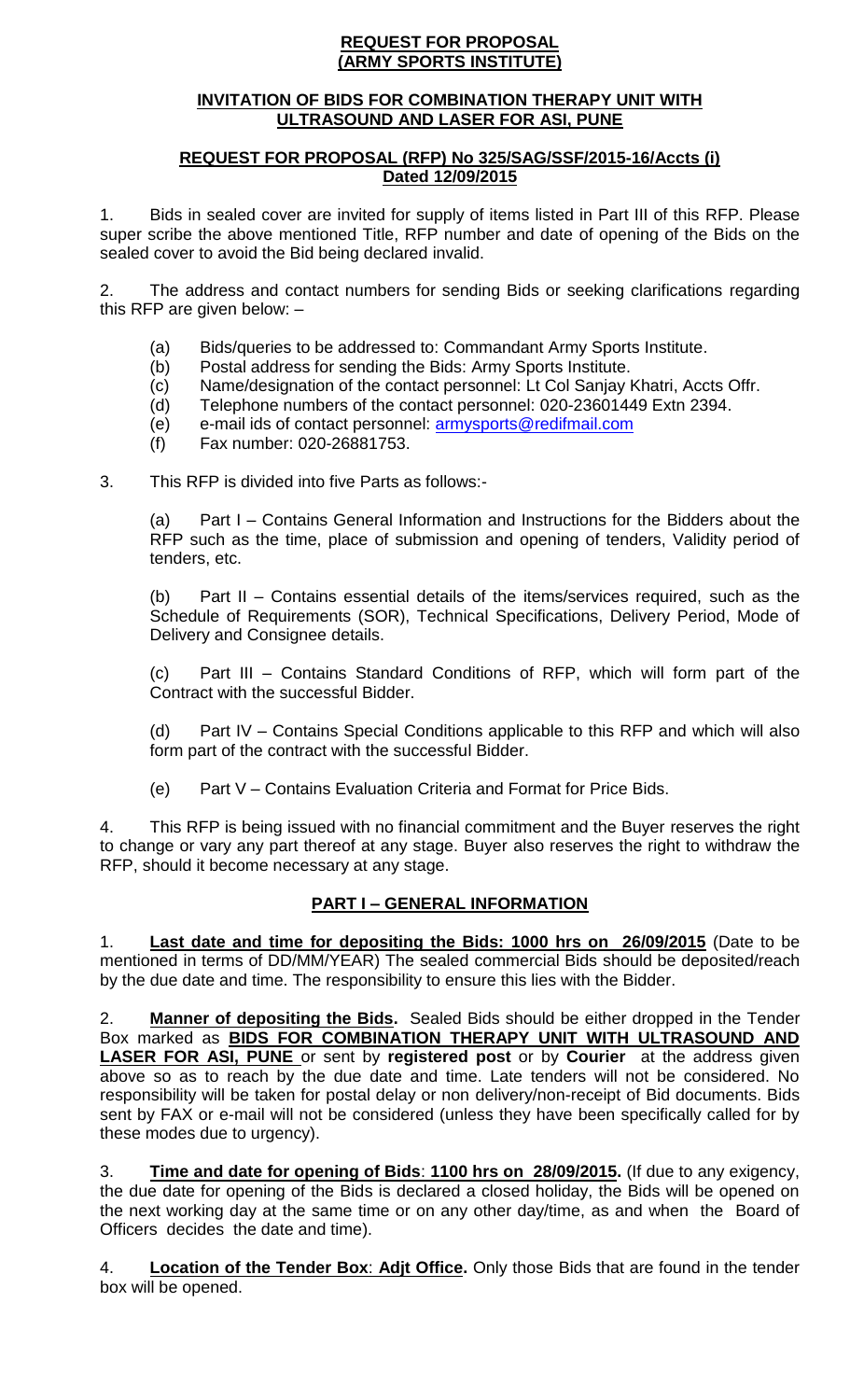5. **Place of opening of the Bids**: **Army Sports Institute**. The Bidders may depute their representatives, duly authorized in writing, to attend the opening of Bids on the due date and time. Rates and important commercial/technical clauses quoted by all Bidders will be read out in the presence of the representatives of all the Bidders. This event will not be postponed due to non-presence of your representative.

6. **Forwarding of Bids.** Bids should be forwarded by Bidders under their original memo / letter pad inter alia furnishing details like TIN number, VAT/CST number, Bank address with EFT Account if applicable, etc and complete postal & e-mail address of their office. **ALL PRICES WILL BE QUOTED IN RUPEES AND WILL BE DE-LINKED FROM ANY CONDITIONS OF CHANGING RATES OF USD etc.**

7. **Clarification regarding contents of the RFP.** A prospective bidder who requires clarification regarding the contents of the bidding documents shall notify to the Buyer in writing about the clarifications sought not later than 03 (three) days prior to the date of opening of the Bids. Copies of the query and clarification by the purchaser will be sent to all prospective bidders who have received the bidding documents.

8. **Modification and Withdrawal of Bids.** A bidder may modify or withdraw his bid after submission provided that the written notice of modification or withdrawal is received by the Buyer prior to deadline prescribed for submission of bids. A withdrawal notice may be sent by fax/by courier but it should be followed by a signed confirmation copy to be sent by post and such signed confirmation should reach the purchaser not later than the deadline for submission of bids. No bid shall be modified after the deadline for submission of bids. No bid may be withdrawn in the interval between the deadline for submission of bids and expiration of the period of bid validity specified. Withdrawal of a bid during this period will result in Bidder's forfeiture.

9. **Clarification regarding contents of the Bids.** During evaluation and comparison of bids, the Buyer may, at its discretion, ask the bidder for clarification of his bid. The request for clarification will be given in writing and no change in prices or substance of the bid will be sought, offered or permitted. No post-bid clarification on the initiative of the bidder will be entertained.

10. **Rejection of Bids.** Canvassing by the Bidder in any form, unsolicited letter and posttender correction may invoke summary rejection with forfeiture of EMD. **Conditional tenders will be rejected.**

11. **Unwillingness to quote.** Bidders unwilling to quote should ensure that intimation to this effect reaches before the due date and time of opening of the Bid, failing which the defaulting Bidder may be delisted for the given range of items as mentioned in this RFP.

12. **Validity of Bids.** The Bids should remain valid till **31 Mar 2016** from the last date of submission of the Bids.

13. **Earnest Money Deposit.** Bidders are required to submit Earnest Money Deposit (EMD) for amount of **Rs 20000/- (Rupees Twenty thousand only)** along with their bids. The EMD may be submitted in the form of an Account Payee Demand Draft, Fixed Deposit Receipt, Banker's Cheque or Bank Guarantee from any of the public sector banks or a private sector bank authorized to conduct government business as per Form DPM-16 (Available in MoD website and can be provided on request). It will be responsibility of the bidders to renew the EMD validity (ie renewal of EMD before expiring of applicable days). Bidders to ensure that EMD is to remain valid for a period of forty-five days beyond the final bid validity period. EMD of the unsuccessful bidders will be returned to them at the earliest after expiry of the final bid validity and latest on or before the 30th day after the award of the contract. The Bid Security of the successful bidder would be returned, without any interest whatsoever, after the receipt of Performance Security from them as called for in the contract. EMD is not required to be submitted by those Bidders who are registered with the Central Purchase Organization (e.g. DGS&D), National Small Industries Corporation (NSIC) or any Department of MoD or MoD itself. The EMD will be forfeited if the bidder withdraws or amends, impairs or derogates from the tender in any respect within the validity period of their tender.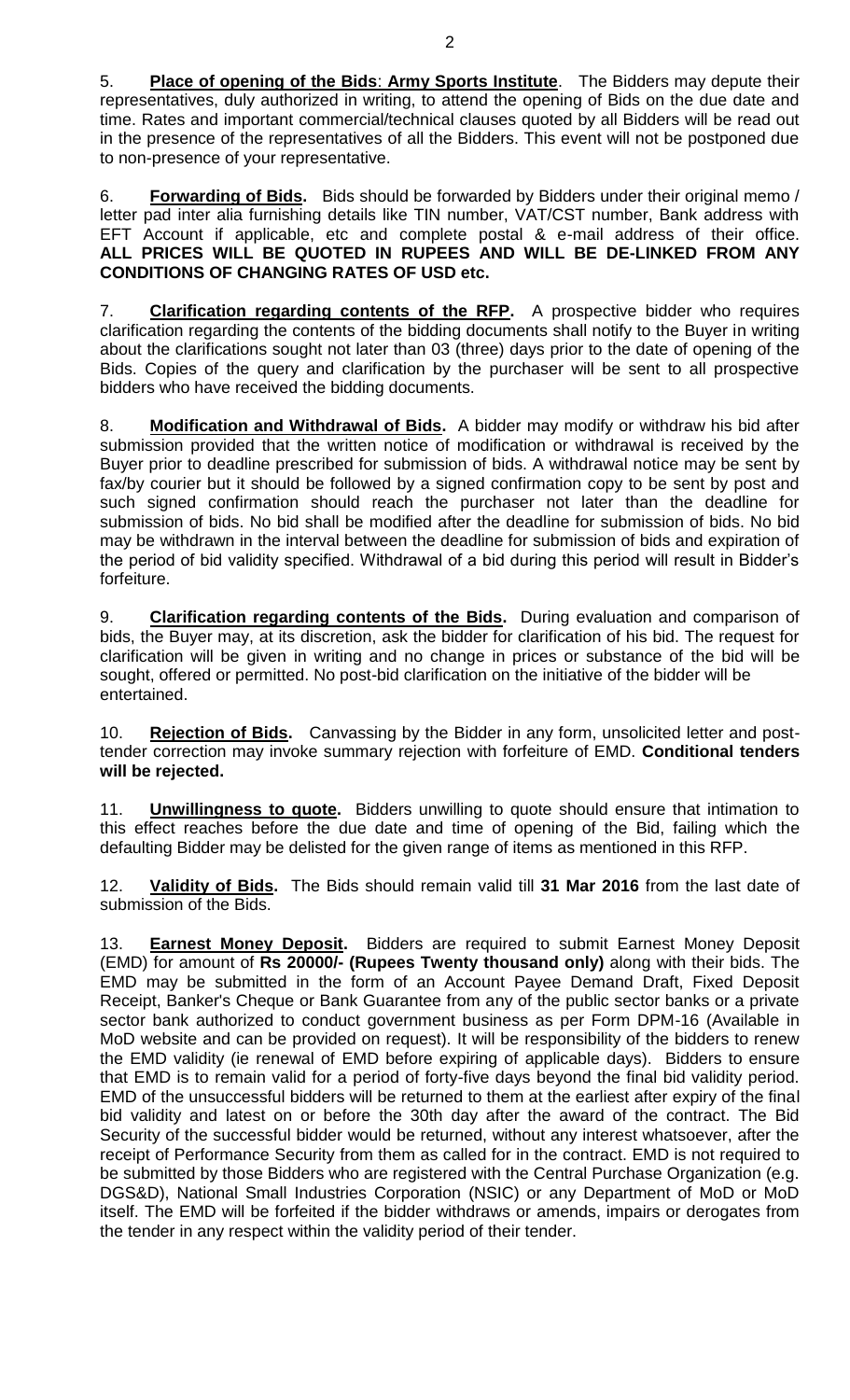## **PART II – ESSENTIAL DETAILS OF ITEMS/SERVICES REQUIRED**

## 1. **Schedule of Requirements** – List of items / services required is as follows:-

## **NAME/TYPE OF ITEM/SERVICES/DESCRIPTION OF STORES QTY REQUIRED**

## **COMBINATION THERAPY UNIT WITH ULTRASOUND AND LASER FOR ASI, PUNE**

| <b>S</b><br><b>No</b> | Name of Equipment                                  | <b>Quantity</b> |
|-----------------------|----------------------------------------------------|-----------------|
| (a)                   | COMBINATION THERAPY UNIT WITH ULTRASOUND AND LASER | $^{\circ}$      |

### **2. Technical specification**

## **COMBINATION THERAPY UNIT WITH ULTRASOUND AND LASER**

The unit should have the following features:

### **Electrotherapy Unit:**

- a. It should be a 4 channel electrotherapy with 4 channel integrated vacuum unit with provision of application of two or four channels for treatment.
- b. Should have facility of selecting correct parameters of each channel independently.
- c. The unit should have the facility of selecting different therapeutic currents simultaneously on different channels.
- d. The unit should offer the following current forms: Two pole interferential, Classical interferential, Manual vector, Dipole vector automatic, Russian stimulation, TENS Symmetrical biphasic pulsed current, T ENS Asymmetrical biphasic pulsed current, TENS burst, Rectangular Pulsed Current, Triangular pulsed current , Micro current, High Voltage current, Diadynamic current, Medium-freq. interrupted direct current, Continuous (galvanic) direct current, HVPG.
- e. Should have the facility of upgrading the firmware in future, at the installation site, through a memory card or any plug and play device.
- f. Should have a large colour TFT/LCD/LED display monitor.
- g. Continuous monitoring and feedback watchdog facility to assure that unit will take appropriate measures to assure patient & user safety in case of any discrepancy.
- h. The unit should have Pre-programmed protocols for all common musculoskeletal conditions.
- i. The unit should have free programmable positions and should have the facility of modifying and storing the stored protocols.

## **Ultrasound Unit:**

| j. Ultrasound Mode | <b>Contractor</b> | <b>Continuous and Pulsed</b>                                |
|--------------------|-------------------|-------------------------------------------------------------|
| k. Frequency       |                   | 1 & 3 MHz (2 Multi-frequency Treatment Head of large (upto  |
|                    |                   | 5 cm <sup>2</sup> ) and small(upto 1 cm <sup>2</sup> sizes) |
| I. Timer           |                   | 0-30, minutes, linked to the contact control.               |
| m. Intensity       |                   | 0-2 W/cm2, in Continuous and 0-1.8 W/cm2 in Pulsed          |

## **Laser Unit:**

| n. Laser type           | ÷.                           | Solid state                    |
|-------------------------|------------------------------|--------------------------------|
| o. Wave Length          | $\mathbb{Z}^{\mathbb{Z}}$    | 904nm                          |
| p. Probes               | t i                          | 2 (1X 25 mW and 1X 100 mW)     |
| q. Therapy form         | $\mathcal{L}_{\mathrm{max}}$ | <b>Continuous &amp; Pulsed</b> |
| r. Frequency            | $\sim$ 100 $\sim$            | 5 - 7000 Hz                    |
| s. Display              | ٠                            | LCD/TFT/LED                    |
| t. Protective goggles : |                              |                                |
| u. Preset Protocols     | $\sim 10$                    | Available                      |
|                         |                              |                                |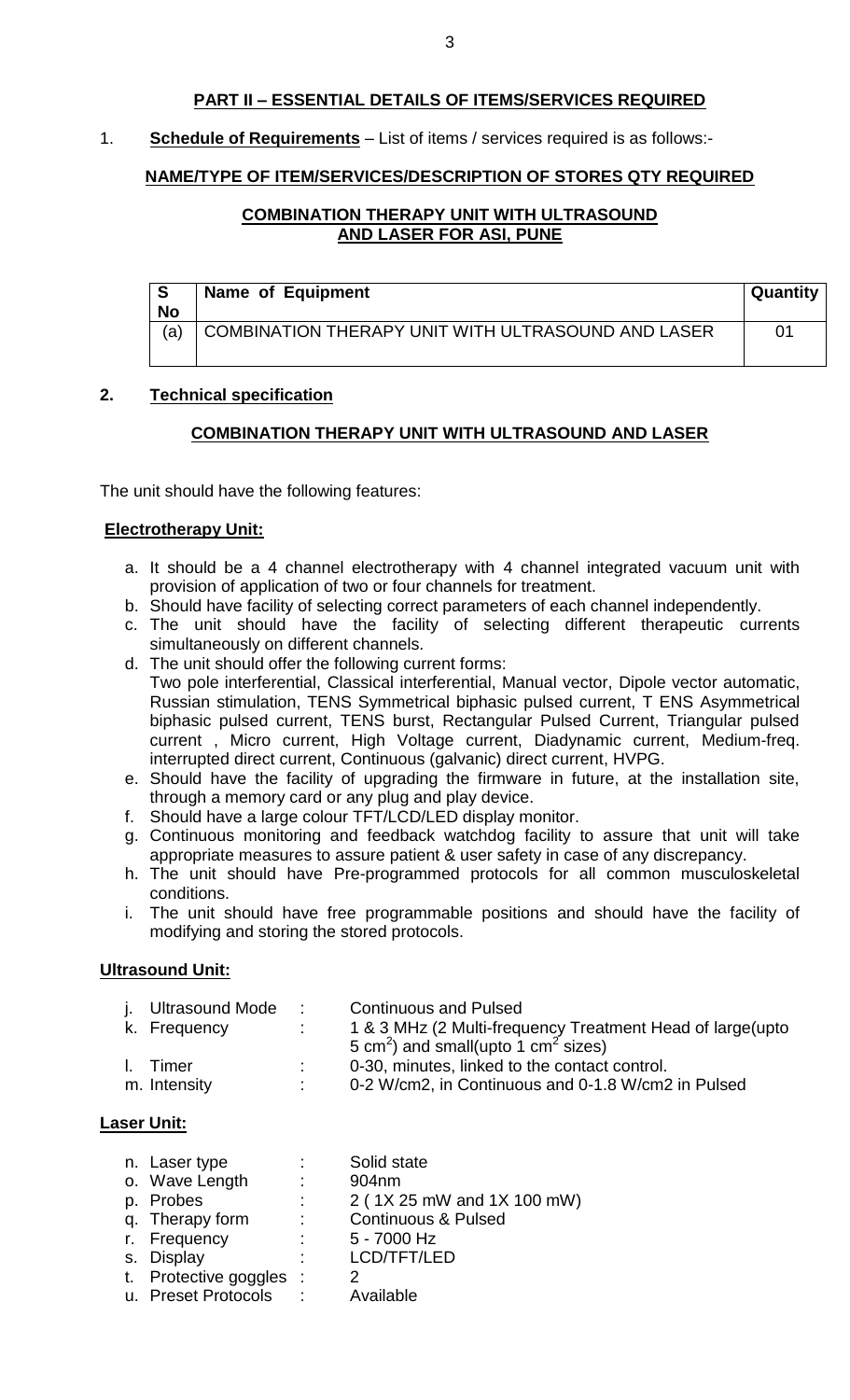## **Common features:**

- v. The unit should meet the IEC/CE/TUV standards or equivalent.
- w. The unit should be supplied with compatible voltage stabilizer (if required) and trolley.
- x. The unit should have patient safety protocols and visual or audible malfunction indicators.
- y. The unit should be supplied with one set of spare Ultrasound heads (2), one set of laser probes (2) , protective goggles(2), cables, connectors, sponges and electrodes.
- z. The unit should work on 220V/50 Hz AC current.

3. **Two-Bid System** - In respect of Two-bid system, Bidders are required to furnish clause by clause compliance of specifications bringing out clearly the deviations from specification, if any. The Bidders are advised to submit the compliance statement in the following format along with Tech Bid :-

| <b>RFP Specifications items-</b><br>wise                                  | Specification of   Compliance<br>item offered   | to<br><b>RFP</b><br>specification-<br>whether Yes/No | -In<br>non<br>case<br>Οt<br>compliance, deviation<br><b>RFP</b><br>from<br>to<br>be<br>specified<br>in<br>unambiguous terms |
|---------------------------------------------------------------------------|-------------------------------------------------|------------------------------------------------------|-----------------------------------------------------------------------------------------------------------------------------|
| <b>COMBINATION</b><br>THERAPY UNIT WITH<br>ULTRASOUND AND<br><b>LASER</b> | Mentioned<br>at<br>para 1 of Part<br>-II above. |                                                      |                                                                                                                             |

4. **Delivery Period.** Delivery period for supply of items would be **03 months** from the effective date of contract. Please note that Contract can be cancelled unilaterally by the Buyer in case items are not received within the contracted delivery period. Extension of contracted delivery period will be at the sole discretion of the Buyer, with applicability of LD clause.

## 5. **INCO TERMS for Delivery and Transportation.** DDP

6. **Consignee details**: – **Army Sports Institute Ghorpadi, New Mundwa Road Pune – 411001**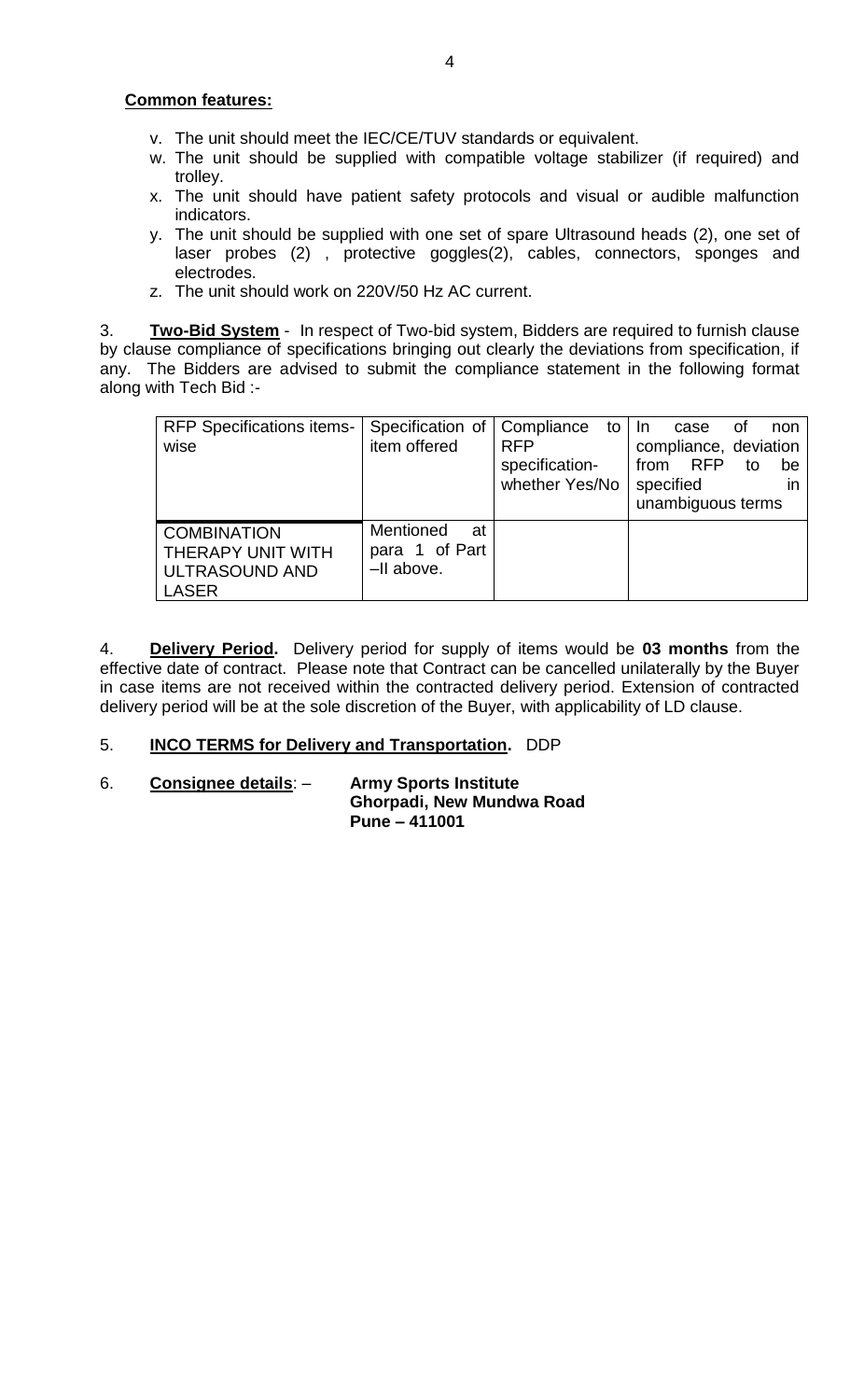# **PART III – STANDARD CONDITIONS OF RFP**

The Bidder is required to give confirmation of their acceptance of the Standard Conditions of the Request for Proposal mentioned below which will automatically be considered as part of the Contract concluded with the successful Bidder (i.e. Seller in the Contract) as selected by the Buyer. Failure to do so may result in rejection of the Bid submitted by the Bidder.

1. **Law.** The Contract shall be considered and made in accordance with the laws of the Republic of India. The contract shall be governed by and interpreted in accordance with the laws of the Republic of India.

2. **Effective Date of the Contract.** The contract shall come into effect on the date of signatures of both the parties on the contract (Effective Date) and shall remain valid until the completion of the obligations of the parties under the contract. The deliveries and supplies and performance of the services shall commence from the **effective date of the contract**.

3. **Arbitration**: All disputes or differences arising out of or in connection with the Contract shall be settled by bilateral discussions. Any dispute, disagreement or question arising out of or relating to the Contract or relating to construction or performance, which cannot be settled amicably, may be resolved through arbitration. The standard clause of arbitration is as per Forms DPM-7, DPM-8 and DPM-9 (Available in MoD website and can be provided on request).

4. **Penalty for use of Undue influence.** The Seller undertakes that he has not given, offered or promised to give, directly or indirectly, any gift, consideration, reward, commission, fees, brokerage or inducement to any person in service of the Buyer or otherwise in procuring the Contracts or forbearing to do or for having done or forborne to do any act in relation to the obtaining or execution of the present Contract or any other Contract with the Government of India for showing or forbearing to show favour or disfavour to any person in relation to the present Contract or any other Contract with the Government of India. Any breach of the aforesaid undertaking by the Seller or any one employed by him or acting on his behalf (whether with or without the knowledge of the Seller) or the commission of any offers by the Seller or anyone employed by him or acting on his behalf, as defined in Chapter IX of the Indian Penal Code, 1860 or the Prevention of Corruption Act, 1986 or any other Act enacted for the prevention of corruption shall entitle the Buyer to cancel the contract and all or any other contracts with the Seller and recover from the Seller the amount of any loss arising from such cancellation. A decision of the Buyer or his nominee to the effect that a breach of the undertaking had been committed shall be final and binding on the Seller. Giving or offering of any gift, bribe or inducement or any attempt at any such act on behalf of the Seller towards any officer/employee of the Buyer or to any other person in a position to influence any officer/employee of the Buyer for showing any favour in relation to this or any other contract, shall render the Seller to such liability/ penalty as the Buyer may deem proper, including but not limited to termination of the contract, imposition of penal damages, forfeiture of the Bank Guarantee and refund of the amounts paid by the Buyer.

5. **Agents / Agency Commission.** The Seller confirms and declares to the Buyer that the Seller is the original manufacturer of the stores/provider of the services referred to in this Contract and has not engaged any individual or firm, whether Indian or foreign whatsoever, to intercede, facilitate or in any way to recommend to the Government of India or any of its functionaries, whether officially or unofficially, to the award of the contract to the Seller; nor has any amount been paid, promised or intended to be paid to any such individual or firm in respect of any such intercession, facilitation or recommendation. The Seller agrees that if it is established at any time to the satisfaction of the Buyer that the present declaration is in any way incorrect or if at a later stage it is discovered by the Buyer that the Seller has engaged any such individual/firm, and paid or intended to pay any amount, gift, reward, fees, commission or consideration to such person, party, firm or institution, whether before or after the signing of this contract, the Seller will be liable to refund that amount to the Buyer. The Seller will also be debarred from entering into any supply Contract with the Government of India for a minimum period of five years. The Buyer will also have a right to consider cancellation of the Contract either wholly or in part, without any entitlement or compensation to the Seller who shall in such an event be liable to refund all payments made by the Buyer in terms of the Contract along with interest at the rate of 2% per annum above LIBOR rate. The Buyer will also have the right to recover any such amount from any contracts concluded earlier with the Government of India.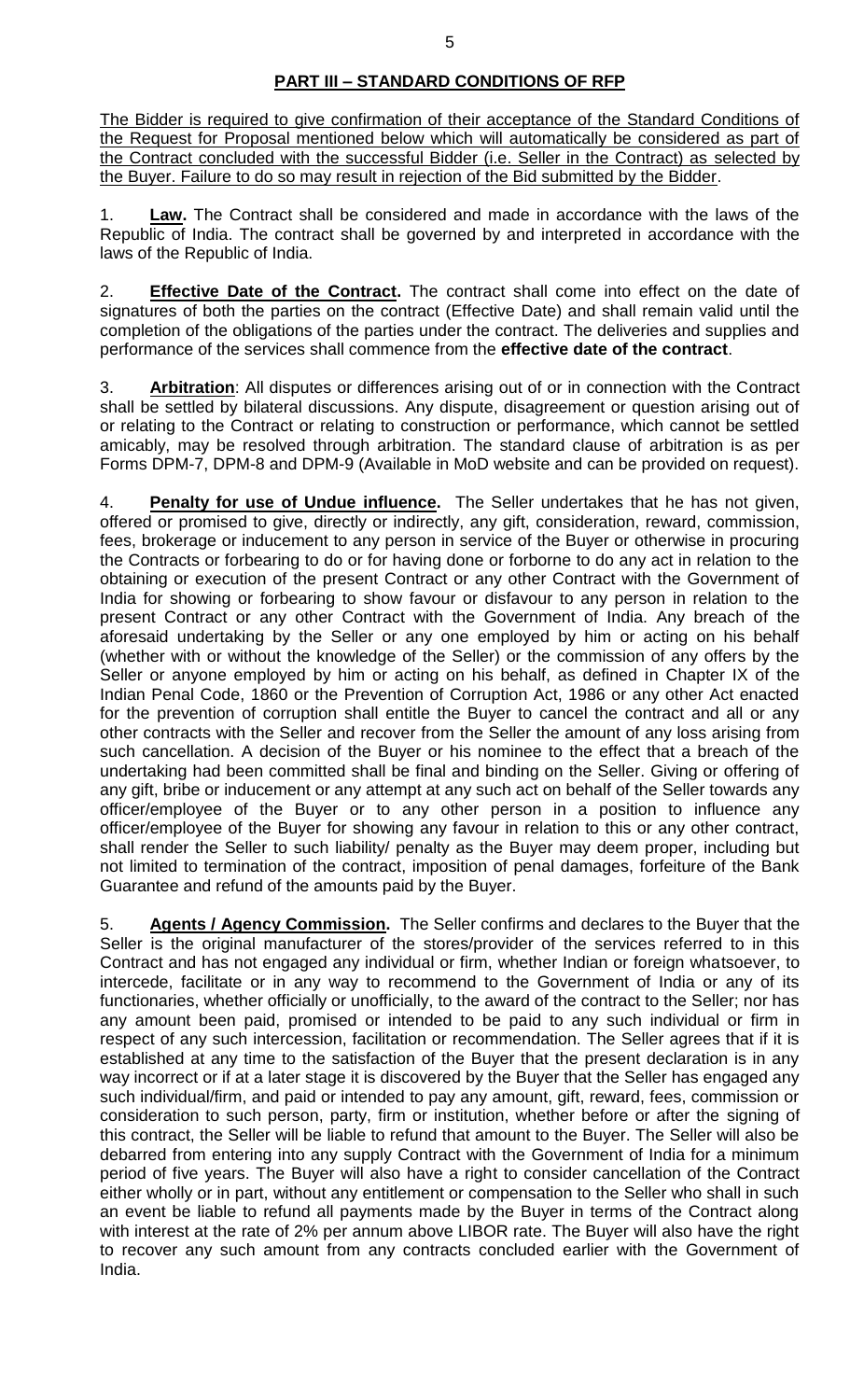6. **Access to Books of Accounts.** In case it is found to the satisfaction of the Buyer that the Seller has engaged an Agent or paid commission or influenced any person to obtain the contract as described in clauses relating to Agents/Agency Commission and penalty for use of undue influence, the Seller, on a specific request of the Buyer, shall provide necessary information/ inspection of the relevant financial documents/information.

7. Non-disclosure of Contract documents: Except with the written consent of the Buyer/ Seller, other party shall not disclose the contract or any provision, specification, plan, design, pattern, sample or information thereof to any third party.

8. **Liquidated Damages.** In the event of the Seller's failure to submit the Bonds, Guarantees and Documents, supply the stores/goods and conduct trials, installation of equipment, training, etc as specified in this contract, the Buyer may, at his discretion, withhold any payment until the completion of the contract. The BUYER may also deduct from the SELLER as agreed, liquidated damages to the sum of 0.5% of the contract price of the delayed/undelivered stores/services mentioned above for every week of delay or part of a week, subject to the maximum value of the Liquidated Damages being not higher than 10% of the value of delayed stores.

9. **Termination of Contract.** The Buyer shall have the right to terminate this Contract in part or in full in any of the following cases:-

(a) The delivery of the material is delayed for causes not attributable to Force Majeure for more than (06 months) after the scheduled date of delivery.

(b) The Seller is declared bankrupt or becomes insolvent.

(c) The delivery of material is delayed due to causes of Force Majeure by more than (06 months) provided Force Majeure clause is included in contract.

(d) The Buyer has noticed that the Seller has utilised the services of any Indian/Foreign agent in getting this contract and paid any commission to such individual/company etc.

(e) As per decision of the Arbitration Tribunal.

10. **Notices.** Any notice required or permitted by the contract shall be written in the English language and may be delivered personally or may be sent by FAX or registered pre-paid mail/airmail, addressed to the last known address of the party to whom it is sent.

11. **Transfer and Sub-letting.** The Seller has no right to give, bargain, sell, assign or sublet or otherwise dispose of the Contract or any part thereof, as well as to give or to let a third party take benefit or advantage of the present Contract or any part thereof.

12. **Patents and other Industrial Property Rights.** The prices stated in the present Contract shall be deemed to include all amounts payable for the use of patents, copyrights, registered charges, trademarks and payments for any other industrial property rights. The Seller shall indemnify the Buyer against all claims from a third party at any time on account of the infringement of any or all the rights mentioned in the previous paragraphs, whether such claims arise in respect of manufacture or use. The Seller shall be responsible for the completion of the supplies including spares, tools, technical literature and training aggregates irrespective of the fact of infringement of the supplies, irrespective of the fact of infringement of any or all the rights mentioned above.

13. **Amendments.** No provision of present Contract shall be changed or modified in any way (including this provision) either in whole or in part except by an instrument in writing made after the date of this Contract and signed on behalf of both the parties and which expressly states to amend the

## 14. **Taxes and Duties.**

(a) **In respect of Foreign Bidders.** All taxes, duties, levies and charges which are to be paid for the delivery of goods, including advance samples, shall be paid by the parties under the present contract in their respective countries.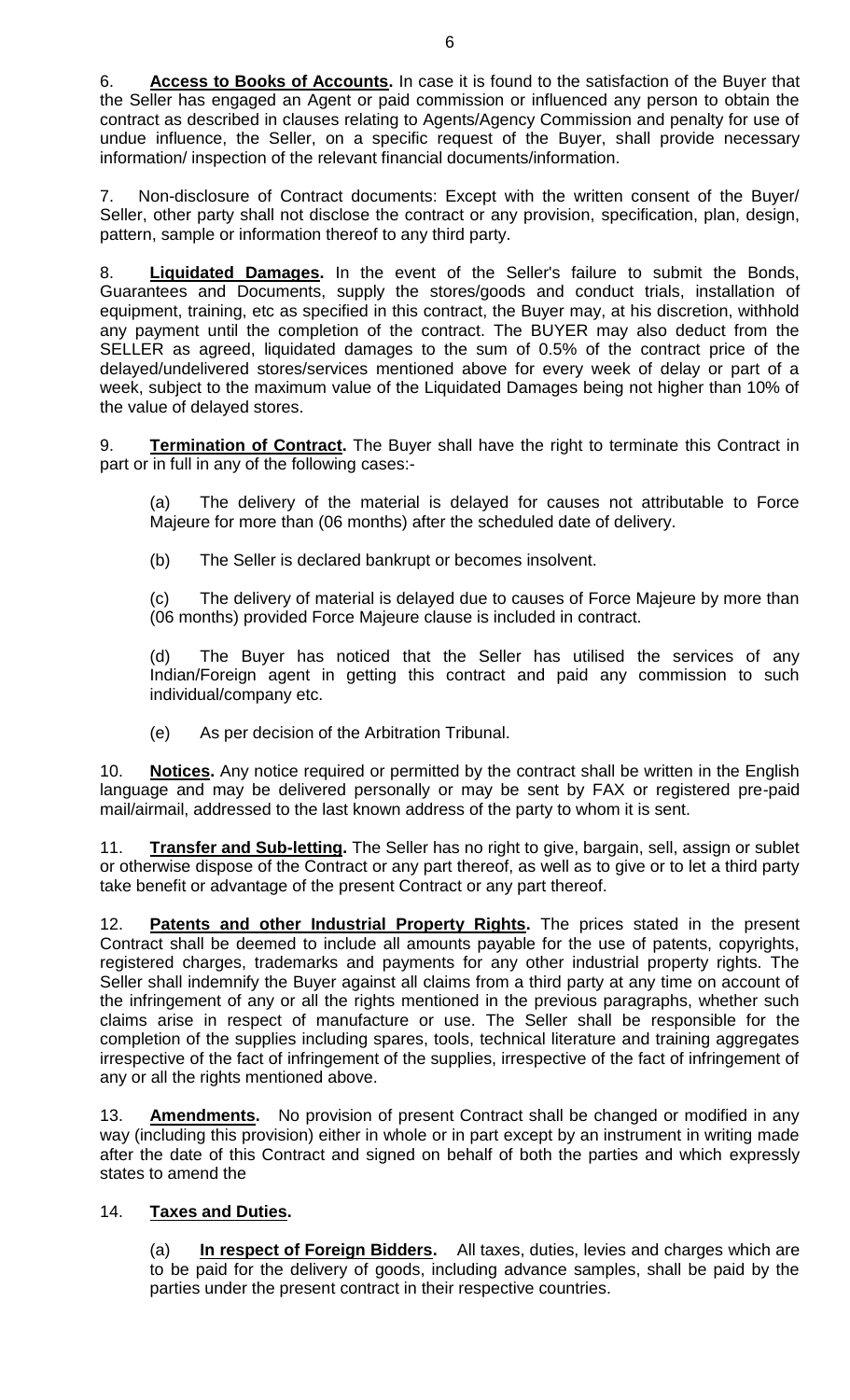## (b) **In respect of Indigenous bidders.**

#### (i) **General.**

(aa) If Bidder desires to ask for excise duty or Sales Tax / VAT extra, the same must be specifically stated. In the absence of any such stipulation, it will be presumed that the prices include all such charges and no claim for the same will be entertained.

(ab) If reimbursement of any Duty/Tax is intended as extra over the quoted prices, the Bidder must specifically say so. In the absence of any such stipulation it will be presumed that the prices quoted are firm and final and no claim on account of such duty/tax will be entrained after the opening of tenders.

(ac) If a Bidder chooses to quote a price inclusive of any duty/tax and does not confirm inclusive of such duty/tax so included is firm and final, he should clearly indicate the rate of such duty/tax and quantum of such duty/tax included in the price. Failure to do so may result in ignoring of such offers summarily.

(ad) If a Bidder is exempted from payment of any duty/tax upto any value of supplies from them, he should clearly state that no such duty/tax will be charged by him up to the limit of exemption which he may have. If any concession is available in regard to rate/quantum of any Duty/tax, it should be brought out clearly. Stipulations like, the said duty/tax was presently not applicable but the same will be charged if it becomes leviable later on, will not be accepted unless in such cases it is clearly stated by a Bidder that such duty/tax will not be charged by him even if the same becomes applicable later on. In respect of the Bidders, who fail to comply with this requirement, their quoted prices shall be loaded with the quantum of such duty/tax which is normally applicable on the item in question for the purpose of comparing their prices with other Bidders.

#### (ii) **Customs Duty.**

(aa) No CDEC shall be provided by this institute. The bidder shall quote prices inclusive of applicable customs duty, if applicable.

(ab) In case the Bidder obtains any refund of customs duty, subsequently to the payment of the same by him to the customs authorities and reimbursement of the customs duty to him by the Payment Authority, he should forthwith furnish the details of the refund obtained and afford full credit of the same to the Buyer.

## (iv) **Sales Tax / VAT.**

(aa) If it is desired by the Bidder to ask for Sales tax / VAT to be paid as extra, the same must be specifically stated. In the absence of any such stipulation in the bid, it will be presumed that the prices quoted by the Bidder are inclusive of sales tax and no liability of sales tax will be developed upon the Buyer.

(ab) On the Bids quoting sales tax extra, the rate and the nature of Sales Tax applicable at the time of supply should be shown separately. Sales tax will be paid to the Seller at the rate at which it is liable to be assessed or has actually been assessed provided the transaction of sale is legally liable to sales tax and the same is payable as per the terms of the contract.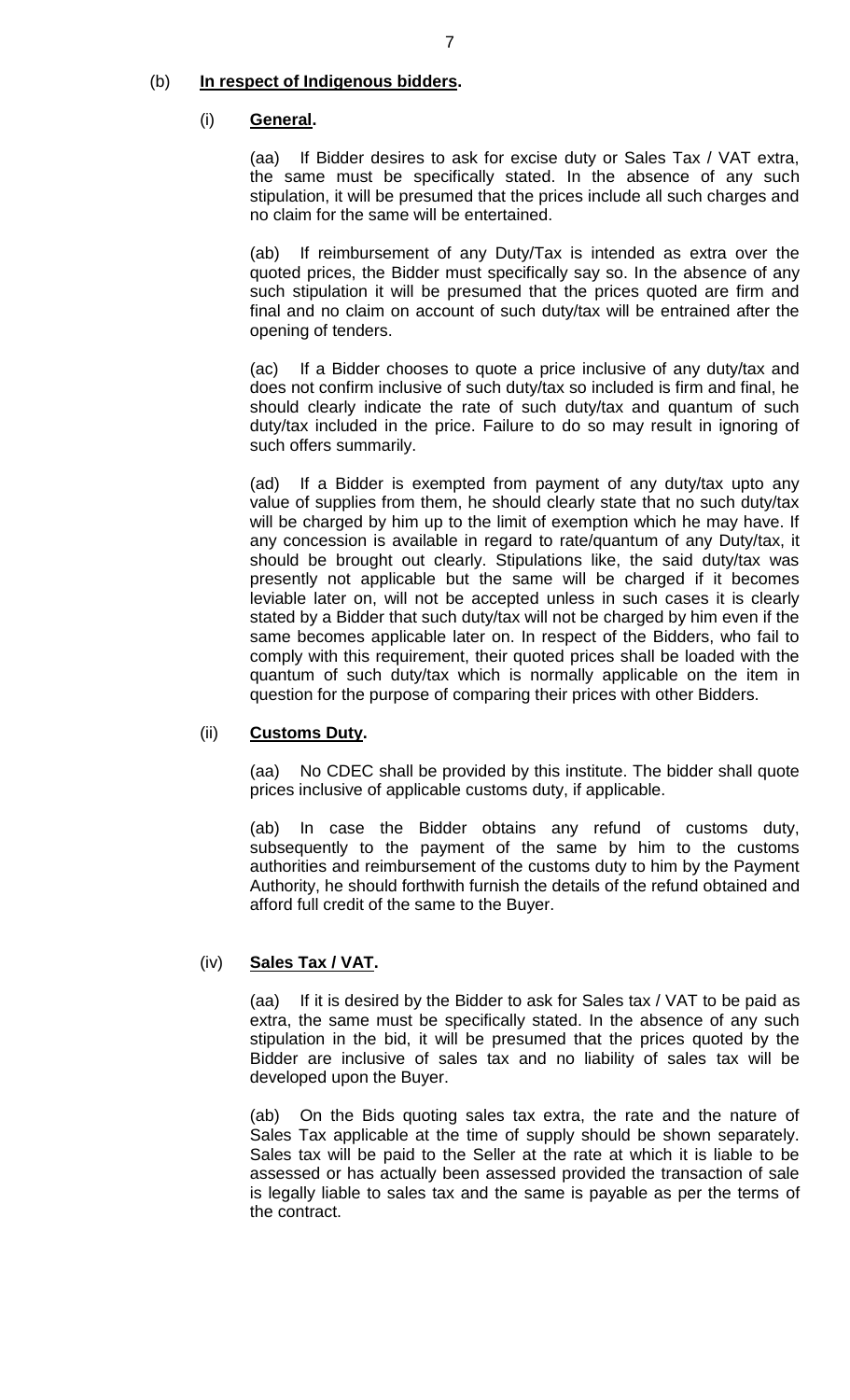## (v) **Octroi Duty & Local Taxes.**

(aa) Normally, materials to be supplied to Government Departments against Government Contracts are exempted from levy of town duty, Octroi Duty, Terminal Tax and other levies of local bodies. The local Town/Municipal Body regulations at times, however, provide for such Exemption only on production of such exemption certificate from any authorized officer. Seller should ensure that stores ordered against contracts placed by this office are exempted from levy of Town Duty/Octroi Duty, Terminal Tax or other local taxes and duties. In case where the Municipality or other local body insists upon payment of these duties or taxes the same should be paid by the Seller to avoid delay in supplies and possible demurrage charges.

15. **Pre-Integrity Pact Clause.** The essential elements of the Pact are as follows:-

(a) A pact (contract) between the Government of India (Ministry of Defense) (the authority or the "principal") and those companies submitting a tender for this specific activity (the "Bidder");

(b) An undertaking by the Principal that its officials will not demand or accept any bribes, gifts etc., with appropriate disciplinary or criminal sanctions in case of violation;

(c) A statement by each Bidder that it has not paid, and will not pay, any bribes;

(d) An undertaking by each Bidder to disclose all payments made in connection with the Contract in question to anybody (including agents and other middlemen as well as family members, etc., of officials); the disclosure would be made either at the time of submission of Bids or upon demand of the Principal, especially when a suspicion of a violation by that Bidder emerges;

(e) The explicit acceptance by each Bidder that the no-bribery commitment and the disclosure obligation as well as the attendant sanctions remain in force for the winning Bidder until the contract has been fully executed.

(f) The following set of sanctions shall be enforced for any violation by a Bidder of its commitments or undertakings:-

- (i) Denial or loss of contracts;
- (ii) Forfeiture of the Bid security and performance bond;
- (iii) Liability for damages to the principal and the competing Bidders;

 (iv) Debarment of the violator by the Principal for an appropriate period of time.

(g) Bidders are also advised to have a company code of conduct (clearly rejecting the use of bribes and other unethical behaviour and compliance program for the implementation of the code of conduct throughout the company.

For imported items, vendors are requested to produce the following documents while delivering item:-

- (i) Copy of IEC (Import/Export Certificate).
- (ii) Copy of custom delivery certificate.
- (iii) Cert of OEM (Original Equipment Manufacturer).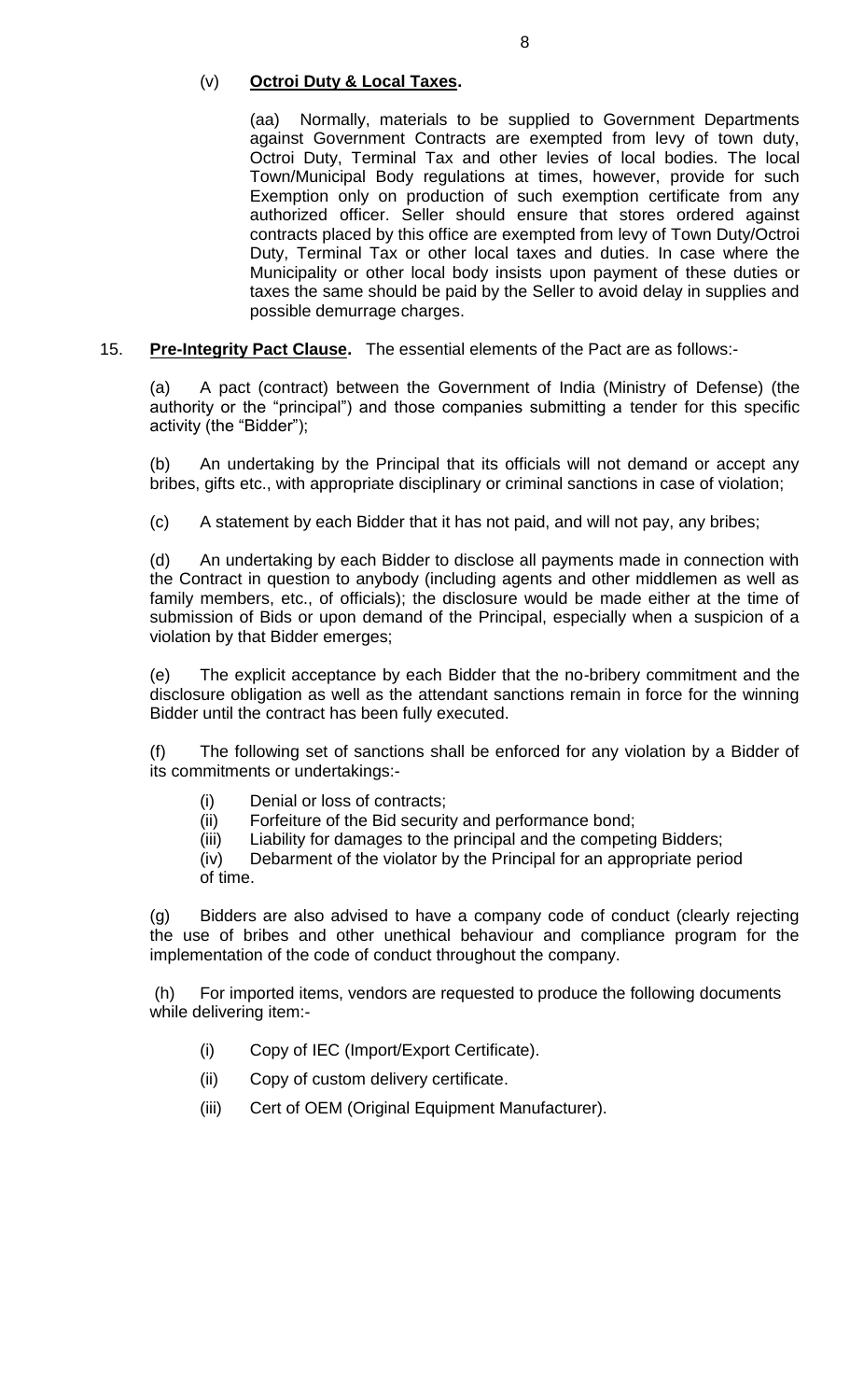# **PART IV – SPECIAL CONDITIONS OF RFP**

The Bidder is required to give confirmation of their acceptance of Special Conditions of the RFP mentioned below which will automatically be considered as part of the Contract concluded with the successful Bidder (i.e. Seller in the Contract) as selected by the Buyer. Failure to do so may result in rejection of Bid submitted by the Bidder.

## 1. **Performance Guarantee.**

(a) **Indigenous cases.** The Bidder will be required to furnish a Performance Guarantee by way of Bank Guarantee through a public sector bank or a private sector bank authorized to conduct government business (ICICI Bank Ltd., Axis Bank Ltd or HDFC Bank Ltd.) for a sum equal to 10% of the contract value within 30 days of receipt of the confirmed order. Performance Bank Guarantee should be valid up to 60 days beyond the date of warranty. The specimen of PBG is given in Form DPM-15 (Available in MoD website and can be provided on request).

2. **Option Clause.** The contract will have an Option Clause, wherein the Buyer can exercise an option to procure an additional 50% of the original contracted quantity in accordance with the same terms & conditions of the present contract. This will be applicable within the currency of contract. The Bidder is to confirm the acceptance of the same for inclusion in the contract. It will be entirely the discretion of the Buyer to exercise this option or not.

3. Repeat Order Clause – The contract will have a Repeat Order Clause, wherein the Buyer can order upto 50% quantity of the items under the present contract within six months from the date of supply/successful completion of this contract, the cost, terms & conditions remaining the same. The Bidder is to confirm acceptance of this clause. It will be entirely the discretion of the Buyer to place the Repeat order or not.

4. Tolerance Clause – To take care of any change in the requirement during the period starting from issue of RFP till placement of the contract, Buyer reserves the right to 25**%**  plus/minus increase or decrease the quantity of the required goods upto that limit without any change in the terms & conditions and prices quoted by the Seller. While awarding the contract, the quantity ordered can be increased or decreased by the Buyer within this tolerance limit.

5. Payment Terms for Indigenous Sellers -It will be mandatory for the Bidders to indicate their bank account numbers and other relevant e-payment details so that payments could be made through ECS/EFT mechanism instead of payment through cheques, wherever feasible. A copy of the model mandate form prescribed by RBI to be submitted by Bidders for receiving payments through ECS is at Form DPM-11 (Available in MoD website and can be given on request). The payment will be made as per the following terms, on production of the requisite documents:

(a) 100% payment on delivery and acceptance by the user.

OR

(b) Quarterly payments on submission of User clearance certificate in respect of CMC contracts.

6. **Advance Payments.** No advance payment(s) will be made.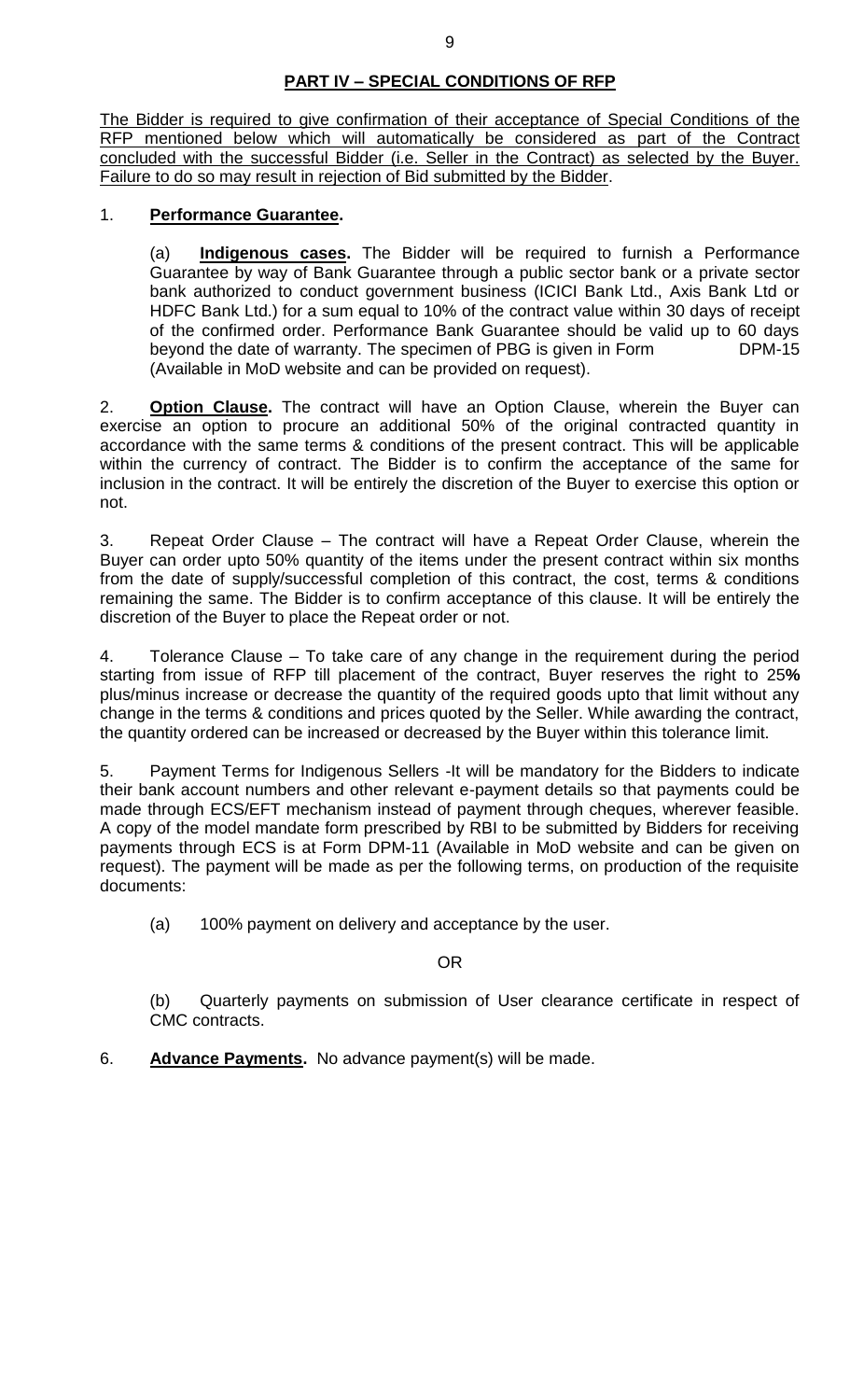## 7. **Paying Authority.** PCDA (SC), Pune

(a) **Indigenous Sellers.** (Name and address, contact details). The payment of bills will be made on submission of the following documents by the Seller to the Paying Authority along with the bill:-

- (i) Ink-signed copy of contingent bill / Seller's bill.
- (ii) Ink-signed copy of Commercial invoice / Seller's bill.

(iii) Copy of Supply Order/Contract with U.O. number and date of IFA's concurrence, where required under delegation of powers.

- (iv) CRVs in duplicate.
- (v) Inspection note.

(vi) Claim for statutory and other levies to be supported with requisite documents / proof of payment such as Excise duty challan, Customs duty clearance certificate, Octroi receipt, proof of payment for EPF/ESIC contribution with nominal roll of beneficiaries, etc as applicable.

- (vii) Exemption certificate for Excise duty / Customs duty, if applicable.
- (viii) Bank guarantee for advance, if any.
- (ix) Guarantee / Warranty certificate.
- (x) Performance Bank guarantee / Indemnity bond where applicable.

(xi) DP extension letter with CFA's sanction, U.O. number and date of IFA's concurrence, where required under delegation of powers, indicating whether extension is with or without LD.

(xii) Details for electronic payment viz Account holder's name, Bank name, Branch name and address, Account type, Account number, IFSC code, MICR code (if these details are not incorporated in supply order/contract).

(xiii) Any other document / certificate that may be provided for in the Supply Order / Contract.

- (xiv) User Acceptance.
- (xv) Xerox copy of PBG.

(Note – From the above list, the documents that may be required depending upon the peculiarities of the procurement being undertaken, may be included in RFP)

#### 8. **Risk & Expense clause.**

(i) Should the stores or any installment thereof not be delivered within the time or times specified in the contract documents, or if defective delivery is made in respect of the stores or any installment thereof, the Buyer shall after granting the Seller 45 days to cure the breach, be at liberty, without prejudice to the right to recover liquidated damages as a remedy for breach of contract, to declare the contract as cancelled either wholly or to the of such default.

(ii) Should the stores or any installment thereof not perform in accordance with the specifications / parameters provided by the SELLER during the check proof tests to be done in the BUYER's country, the BUYER shall be at liberty, without prejudice to any other remedies for breach of contract, to cancel the contract wholly or to the extent of such default.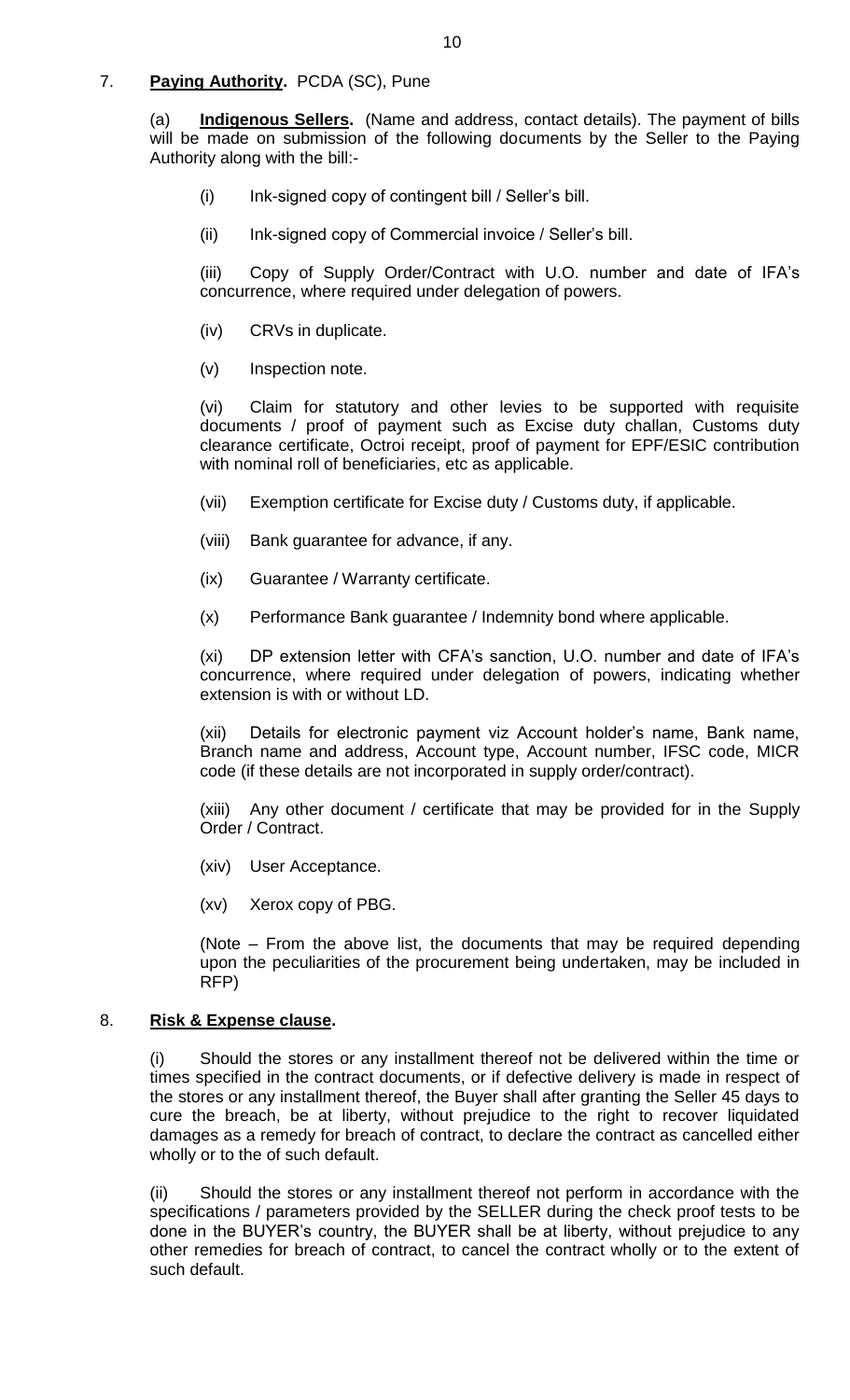## 9. **Force Majeure clause.**

(a) Neither party shall bear responsibility for the complete or partial nonperformance of any of its obligations (except for failure to pay any sum which has become due on account of receipt of goods under the provisions of the present contract), if the nonperformance results from such Force Majeure circumstances as Flood, Fire, Earth Quake and other acts of God as well as War, Military operation, blockade, Acts or Actions of State Authorities or any other circumstances beyond the parties control that have arisen after the conclusion of the present contract.

(b) In such circumstances the time stipulated for the performance of an obligation under the present contract is extended correspondingly for the period of time of action of these circumstances and their consequences.

(c) The party for which it becomes impossible to meet obligations under this contract due to Force Majeure conditions, is to notify in written form the other party of the beginning and cessation of the above circumstances immediately, but in any case not later than 10 (Ten) days from the moment of their beginning.

(d) If the impossibility of complete or partial performance of an obligation lasts for more than 6 (six) months, either party hereto reserves the right to terminate the contract totally or partially upon giving prior written notice of 30 (thirty) days to the other party of the intention to terminate without any liability other than reimbursement on the terms provided in the agreement for the goods received.

10. Specification: The following Specification clause will form part of the contract placed on successful Bidder - The Seller guarantees to meet the specifications as per Part-II of RFP and to incorporate the modifications to the existing design configuration to meet the specific requirement of the Buyer Services as per modifications/requirements recommended after the Maintenance Evaluation Trials. All technical literature and drawings shall be amended as the modifications by the Seller before supply to the Buyer. The Seller, in consultation with the Buyer, may carry out technical upgradation/alterations in the design, drawings and specifications due to change in manufacturing procedures, indigenization or obsolescence. This will, however, not in any way, adversely affect the end specifications of the equipment. Changes in technical details, drawings repair and maintenance techniques along with necessary tools as a result of upgradation/alterations will be provided to the Buyer free of cost within (45) days of affecting such upgradation/alterations.

11. OEM Certificate: In case the Bidder is not the OEM, the agreement certificate with the OEM for sourcing the spares shall be mandatory. However, where OEMs do not exist, minor aggregates and spares can be sourced from authorized vendors subject to quality certification.

12. Earliest Acceptable Year of Manufacture: Quality / Life certificate will need to be enclosed with the Bill.

13. **Quality.** The quality of the stores delivered according to the present Contract shall correspond to the technical conditions and standards valid for the deliveries of the same stores for in Seller's country or specifications enumerated as per RFP and shall also include therein modification to the stores suggested by the Buyer. Such modifications will be mutually agreed to. The Seller confirms that the stores to be supplied under this Contract shall be new i.e. not manufactured before (Year of Contract), and shall incorporate all the latest improvements and modifications thereto and spares of improved and modified equipment are backward integrated and interchangeable with same equipment supplied by the Seller in the past if any. The Seller shall supply an interchangeability certificate along with the changed part numbers wherein it should be mentioned that item would provide as much life as the original item.

14. **Inspection Authority.** The Inspection will be carried out by an Internal Board of Officers. The mode of Inspection will be Departmental Inspection / User Inspection / Joint Inspection / Self-certification.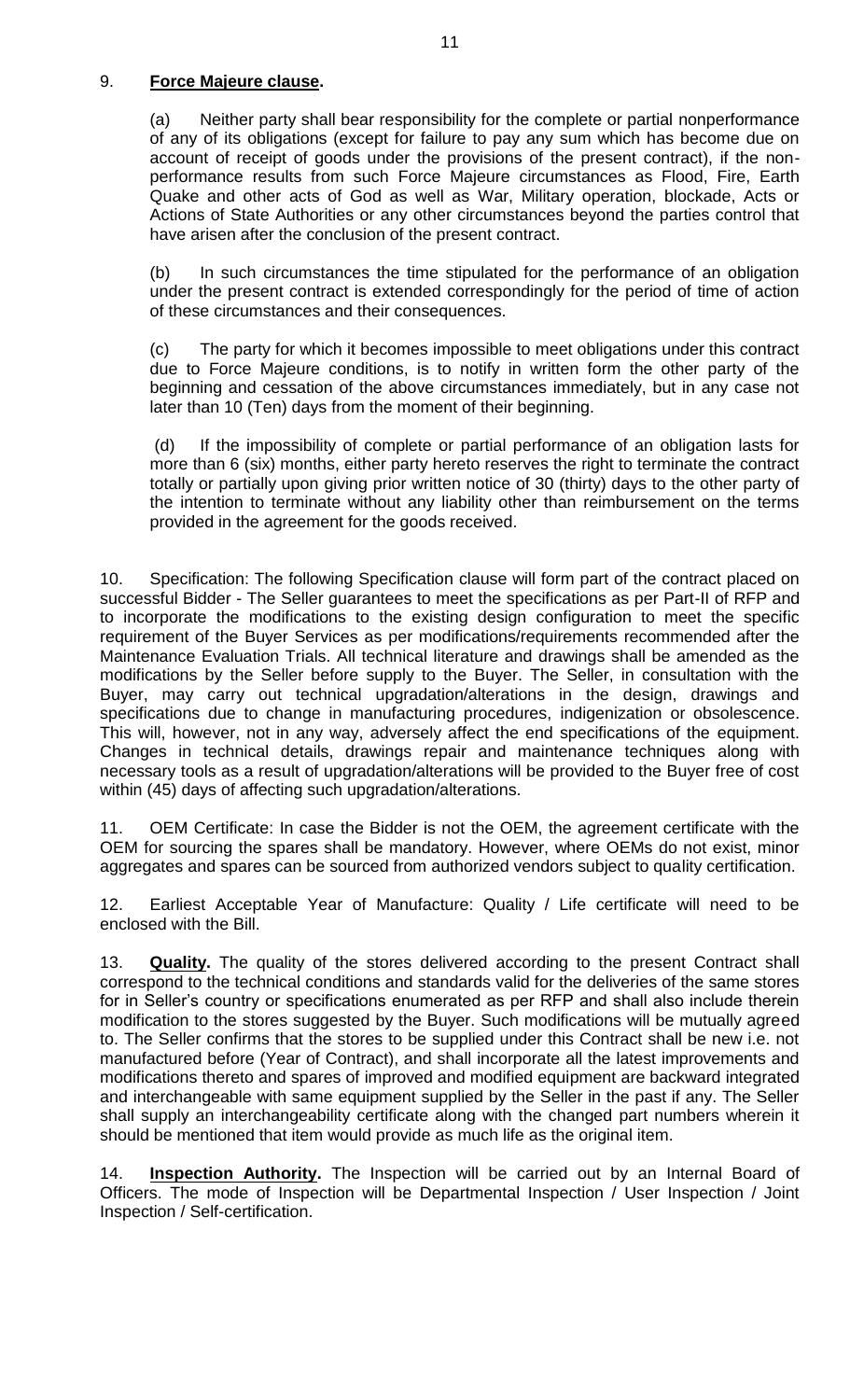15. **Claims.** The following Claims clause will form part of the contract placed on successful Bidder :–

(a) The claims may be presented either: (a) on quantity of the stores, where the quantity does not correspond to the quantity shown in the Packing List/Insufficiency in packing, or (b) on quality of the stores, where quality does not correspond to the quality mentioned in the contract.

(b) The quantity claims for deficiency of quantity shall be presented within 45 days of completion of Inspection and acceptance of goods. The quantity claim shall be submitted to the Seller as per Form DPM-22 (Available in MoD website and can be given on request).

(c) The quality claims for defects or deficiencies in quality noticed during the inspection shall be presented within 45 days of completion of inspection and acceptance of goods. Quality claims shall be presented for defects or deficiencies in quality noticed during warranty period earliest but not later than 45 days after expiry of the guarantee period. The quality claims shall be submitted to the Seller as per Form DPM-23 (Available in MoD website and can be given on request).

(d) The description and quantity of the stores are to be furnished to the Seller along with concrete reasons for making the claims. Copies of all the justifying documents shall be enclosed to the presented claim. The Seller will settle the claims within 45 days from the date of the receipt of the claim at the Seller's office, subject to acceptance of the claim by the Seller. In case no response is received during this period the claim will be deemed to have been accepted.

(e) The Seller shall collect the defective or rejected goods from the location nominated by the Buyer and deliver the repaired or replaced goods at the same location under Seller's arrangement.

(f) Claims may also be settled by reduction of cost of goods under claim from bonds submitted by the Seller or payment of claim amount by Seller through demand draft drawn on an Indian Bank, in favour of Principal Controller/Controller of Defence Accounts concerned.

(g) The quality claims will be raised solely by the Buyer and without any certification/countersignature by the Seller's representative stationed in India.

## 16. **Warranty.**

(a) The following Warranty will form part of the contract placed on the successful Bidder –

(i) **5 years Comprehensive warranty** and if during the aforesaid period the said goods/stores/articles be discovered not to conform to the description and quality aforesaid not giving satisfactory performance or have deteriorated, and the decision of the Buyer in that behalf shall be final and binding on the Seller and the Buyer shall be entitled to call upon the Seller to rectify the goods/stores/articles or such portion thereof as is found to be defective by the Buyer within a reasonable period, or such specified period as may be allowed by the Buyer in his discretion on application made thereof by the Seller, and in such an event, the above period shall apply to the goods/stores/articles rectified from the date of rectification mentioned in warranty thereof, otherwise the Seller shall pay to the Buyer such compensation as may arise by reason of the breach of the warranty therein contained.

(ii) Guarantee that they will supply spare parts, if and when required on agreed basis for an agreed price. The agreed basis could be and including but without any limitation an agreed discount on the published catalogue or an agreed percentage of profit on the landed cost.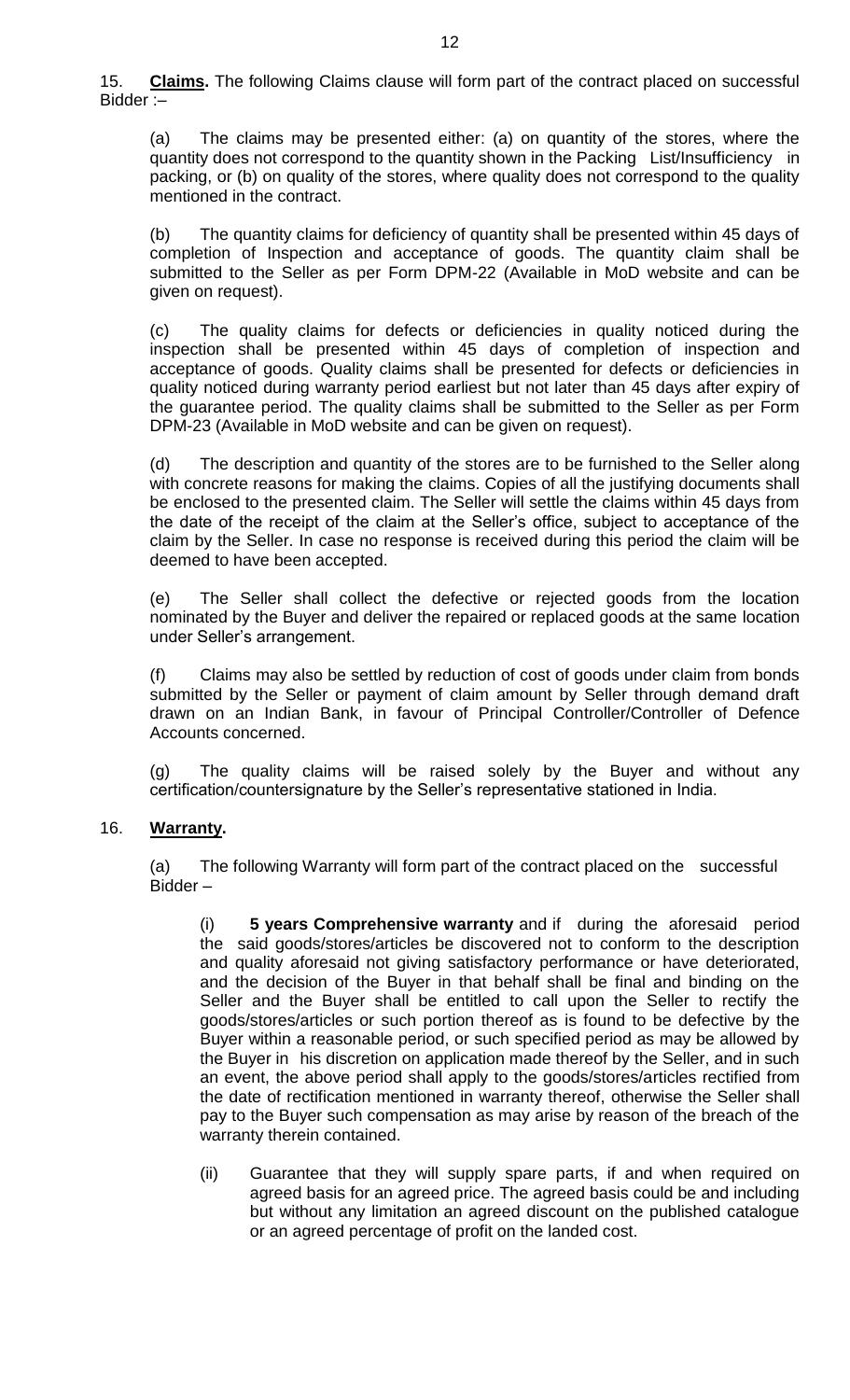(iii) Warranty to the effect that before going out of production for the spare parts they will give adequate advance notice to the Buyer of the equipment so that the latter may undertake the balance of the lifetime requirements.

(iv) Warranty to the affect that they will make available the blue prints of drawings of the spares if and when required in connection with the main equipment.

17. Comprehensive Maintenance Contract (CMC) Clause - The following CMC clause will form part of the contract placed on successful Bidder -

(a) The Seller would provide comprehensive CMC for a period of 05 years after the period of warranty. The CMC services should cover the repair and maintenance INCLUDING COST OF SPARES of all the equipment and systems purchased under the present Contract. The Buyer Furnished Equipment which is not covered under the purview of the CMC should be separately listed by the Seller. The CMC services would be provided in two distinct ways:-

Preventive Maintenance Service: The Seller will provide a minimum of four Preventive Maintenance Service visits during a year to the operating base to carry out functional check ups and minor adjustments/ tuning as may be required.

(ii) Breakdown maintenance Service: In case of any breakdown of the equipment/system, on receiving a call from the Buyer, the Seller is to provide maintenance service and part replacement to make the equipment/system serviceable.

(b) Response time: The response time of the Seller should not exceed 48 hours from the time the breakdown intimation is provided by the Buyer.

(c) Serviceability of 98 % per year is to be ensured. This amounts to total maximum downtime of 07 days per year. Also unserviceability should not exceed 02 days at one time. Required spares to attain this serviceability may be stored at site by the Seller at his own cost. Total down time would be calculated at the end of the year. If downtime exceeds permitted downtime, LD would be applicable for the delayed period.

(d) Maximum repair turnaround time for equipment/system would be 02 days. However, the spares should be maintained in a serviceable condition to avoid complete breakdown of the equipment/system.

(e) Technical Documentation: All necessary changes in the documentation (Technical and Operators manual) for changes carried out on hardware and software of the equipment will be provided.

(f) During the CMC period, the Seller shall carry out all necessary servicing/repairs to the equipment/system under CMC at the installed location of the equipment/system anywhere in India. Prior permission of the Buyer would be required in case certain components/sub systems are to be shifted out of location. On such occasions, before taking over the goods or components, the Seller will give suitable bank guarantee to the Buyer to cover the estimated current value of item being taken.

(g) The Buyer reserves its right to terminate the maintenance contract at any time without assigning any reason after giving a notice of 02 months. The Seller will not be entitled to claim any compensation against such termination. However, while terminating the contract, if any payment is due to the Seller for maintenance services already performed in terms of the contract, the same would be paid to it as per the contract terms.